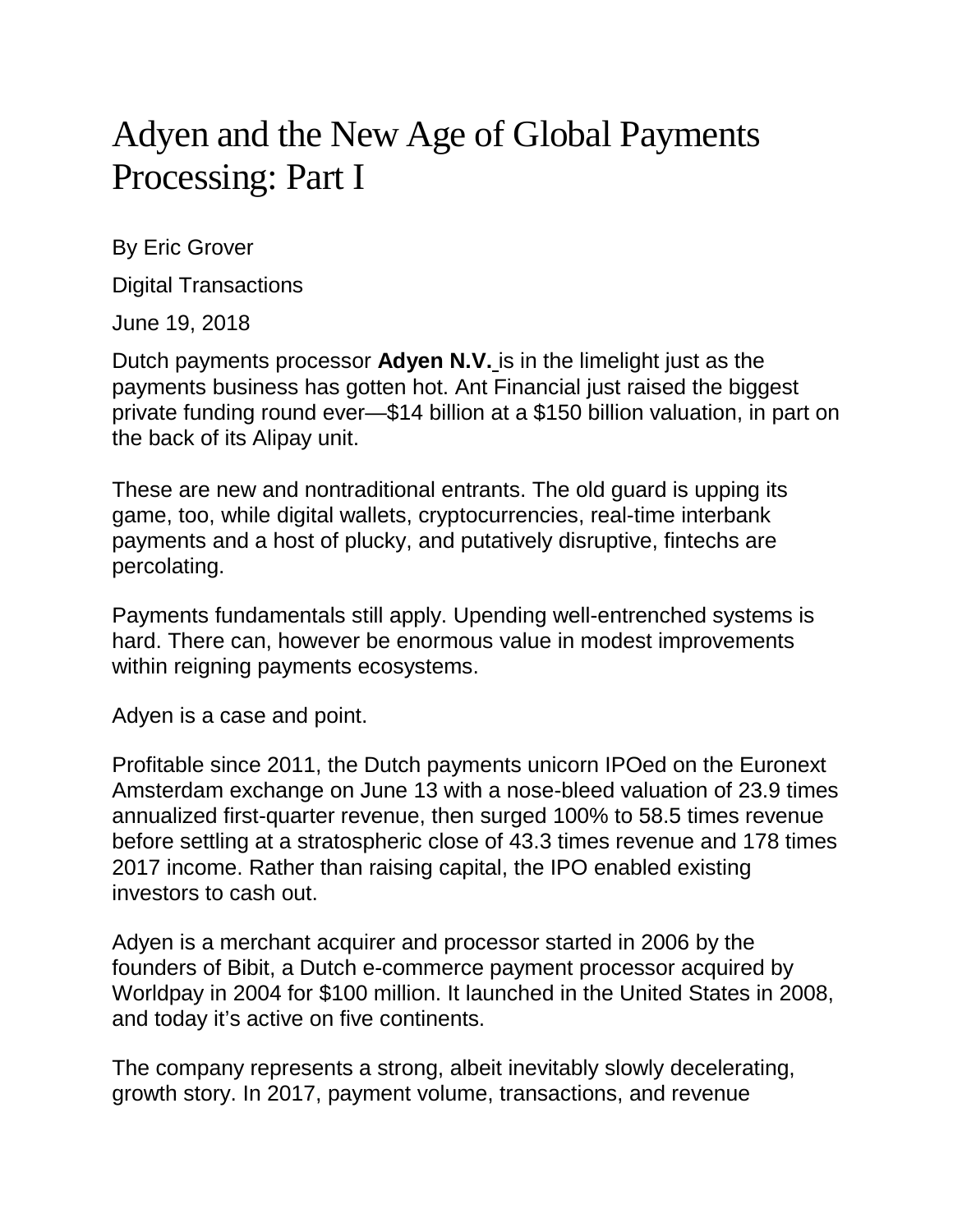increased year-over-year 63%, 61%, and 38% respectively. In the first quarter of 2018, year-over-year payment volume, transactions, and revenue increased 41.9%, 50%, and 67.2% respectively.

Traditional processors with more modest growth trajectories have more terrestrial valuation multiples. Take EVO, for instance. A portfolio of European and North American acquirers, EVO IPOed in May at \$1.234 billion, 2.44 times 2017 revenue. Lumbering processing behemoth First Data trades at 2.24 times revenue and 4.34 times enterprise value, Total System at 3.22 times sales and 3.75 times enterprise value, Worldline at 4.2 times revenue and 3.9 times enterprise value, and Global Payments at 4.7 times sales and 5.4 times enterprise value.

The market loves growth, sticky clients, and defensible revenue streams. With its e-commerce and integrated-payments franchises, Worldpay enjoys richer valuation multiples of 6.5 times sales and 7.6 times enterprise value. Money-losing Square Inc. in the first quarter grew payment volume and revenue 31% and 45% respectively. It trades at a heady 11.2 times revenue and 8.2 times enterprise value.

While Adyen is no Alipay or Mastercard, it's distinctive.

It provides payments acceptance and earns volume-tiered fixed and ad valorem transaction fees, employing an interchange-plus pricing structure. When it can, it acquires; when it can't, it works with local acquirers.

Adyen's culture is direct, open, no-nonsense, and commercially practical, that is, Dutch.

Serving merchant Gargantuas is a scale game where net merchant discount rates are thin gruel. Notwithstanding higher origination and unitservicing costs, lucrative fees and opportunities to sell services around payments makes plumbing for growth among tens of millions of small-andmedium-size enterprises attractive for most acquirers.

In contrast, the Dutch processor targets large, sophisticated, and demanding multinational merchants, where, net of interchange and network fees, it reaps roughly 22 basis points. Its clients include eBay, Netflix, Microsoft (Linkedin), Uber, Facebook, Shopify, Etsy, and Tinder, plus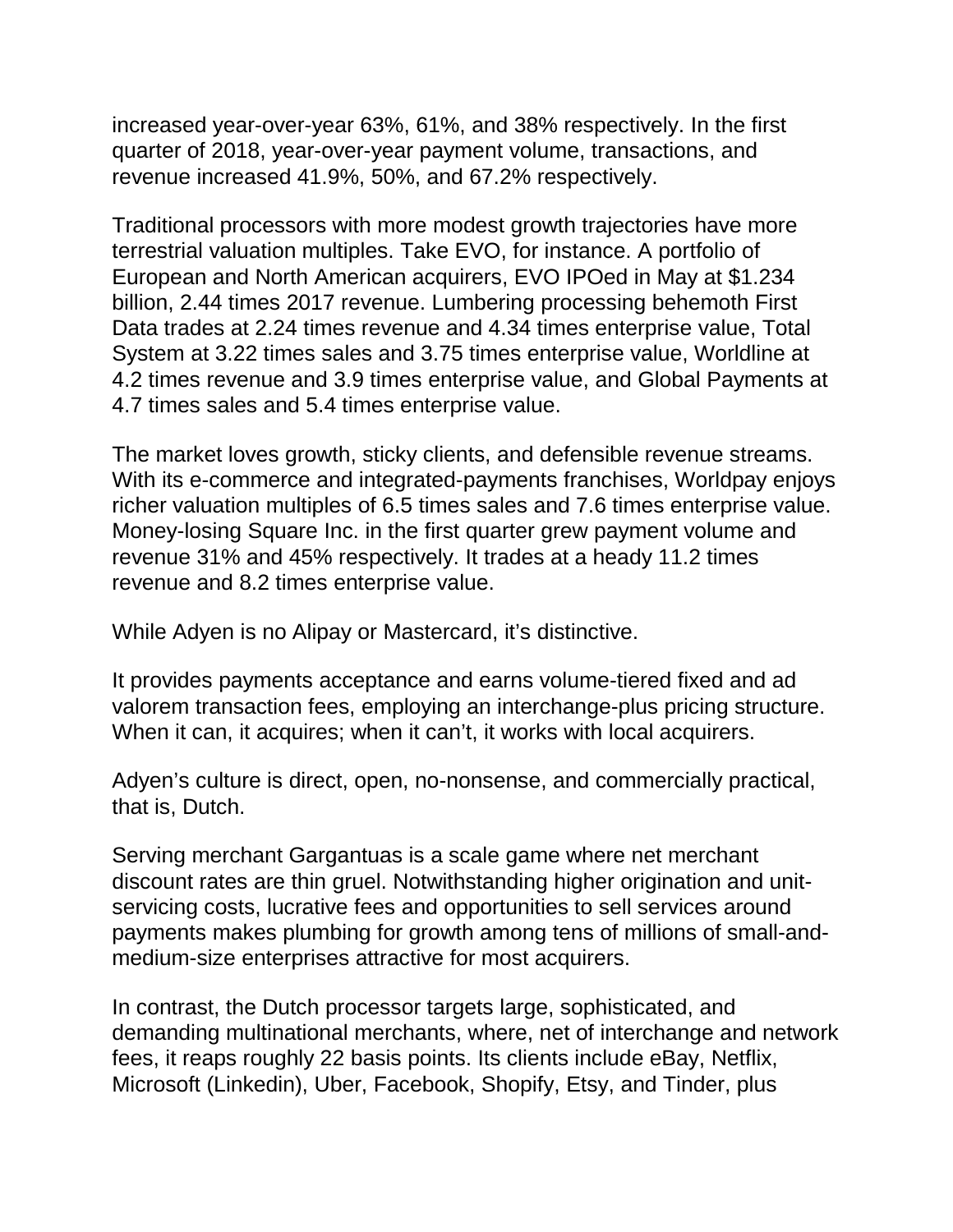airlines SAS and KLM. Marquee names like these give Adyen a kind of Good Housekeeping seal of approval.

Merchants often use multiple platforms and acquirers for different channels and countries. Everything else being close to equal, however, merchants prefer fewer processors (ideally, one) across all channels and geographies. While it doesn't acquire for every merchant and in every market, Adyen employs one integrated delivery system end-to-end, incorporating the gateway, risk management, and front- and back-end processing for all channels worldwide.

It enjoys significant operating leverage. Delivery-system costs, conceptually, are fixed. They're largely people supporting the platform. Revenue, however, is variable. Incremental costs for its next \$100 billion in payment volume should be de minimis, while revenue will nearly double.

The Dutch processor has an almost contrarian philosophy of building rather than buying to create value. Most of its larger competitors routinely acquire assets to enrich their product suites, build scale, and expand delivery footprints. Organic growth can be slower, but processors buying to expand and add capabilities face challenges rationalizing redundant platforms.

PayPal is acquiring Swedish Square-copycat iZettle, with 450,000 merchants across a dozen countries, for a sizzling 20 times revenue. The e-commerce phenom's attempts to go to the physical point of sale thus far have failed. It will have to give consumers and merchants compelling incentives to change behavior and create clusters of PayPal use at the physical POS. Perhaps this time will be the charm.

Continental Europe's largest processor, Worldline, continues to roll up processors—Banksys, Equens, Digital River World Payments—and, in May, it agreed to acquire Six Payments, building scale and deepening and extending its footprint.

While building Alipay acceptance abroad through acquirers, in parallel, Ant Financial has acquired and invested in a portfolio of payments assets in East, Southeast, and South Asia. If it can stitch them together, it would be the start of a formidable multinational payments and financial-services ecosystem.